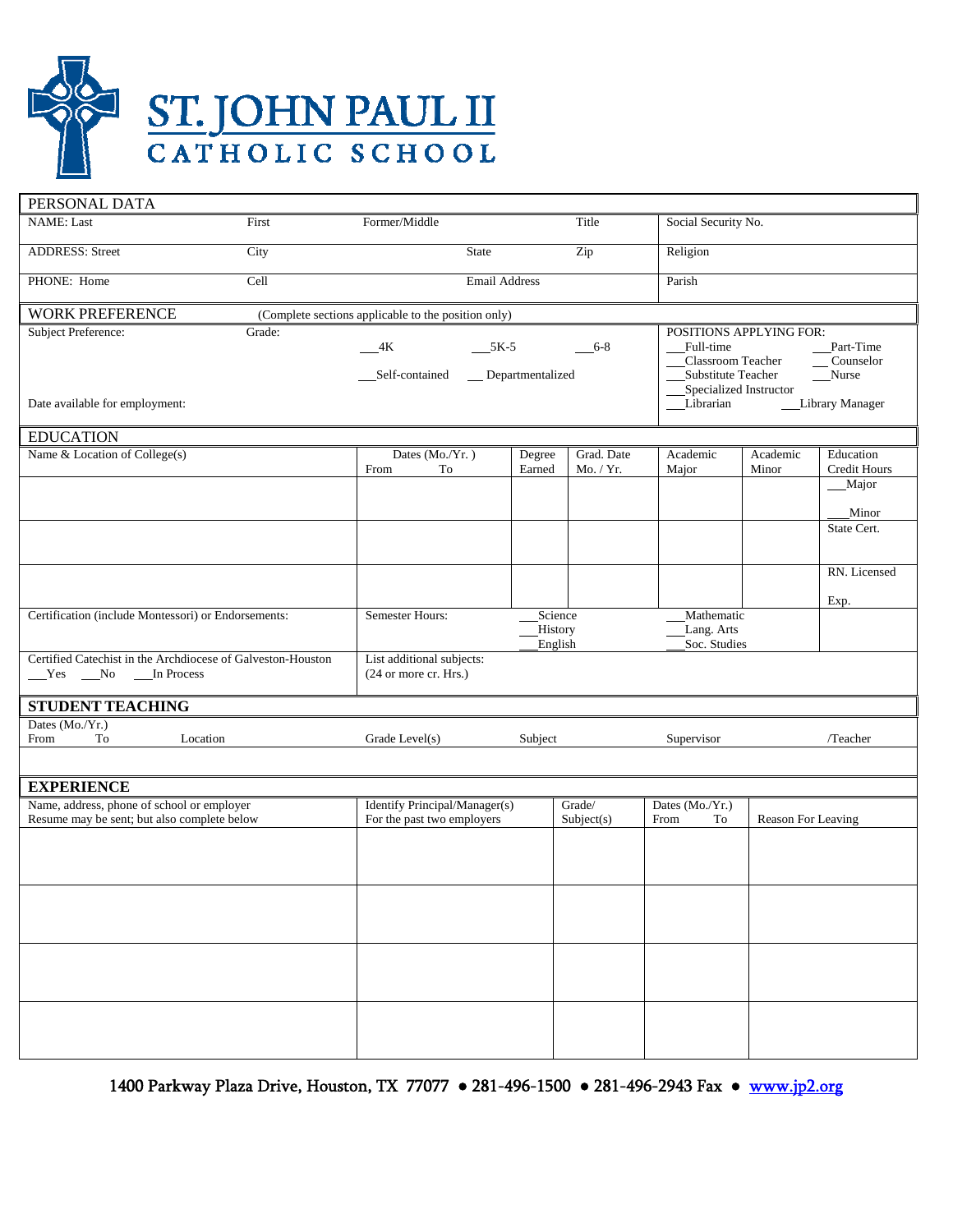l

l

## **APPLICANT, PLEASE REQUEST THREE PROFESSIONAL REFERENCES FROM THOSE EMPLOYERS LISTED ON PAGE ONE AND ONE PERSONAL REFERENCE, OTHER THAN A RELATIVE SENT DIRECTLY TO THIS OFFICE AT THE ADDRESS ON PAGE ONE. FOR BEGINNING TEACHERS OR COLLEGE GRADUATE PLEASE REQUEST TWO REFERENCES FROM PROFESSORS OR THE SUPERVISING TEACHING DURING STUDENT TEACHING AND ONE PERSONAL REFERENCE.**

Are you legally eligible for employment in the United States: Yes No

Have you ever pled guilty or nolo contendere (no contest) to or been convicted of a felony or misdemeanor involving moral turpitude, regardless of the disposition?

(A crime of moral turpitude is one involving dishonesty, misrepresentation, deliberate violence, or contrary to good morals. Conviction is the adjudication of guilt or the assessment of probation or community service for violation of the Penal Code. Deferred adjudication is deferral of further proceedings and adjudication of guilt by the Court after receiving a plea of guilty or *nolo contendere* by the Defendant.

Yes No If yes, describe in full on a separate sheet.

## **PLEASE COMPLETE THE AUTHORIZATION FORM TO AUTHORIZE ST. JOHN PAUL II CATHOLIC SCHOOL TO OBTAIN PERSONAL BACKGOUND INFORMATION INCLUDING CRIMINAL HISTORY FROM THE TEXAS DEPARTMENT OF PUBLIC SAFETY OR OTHER GOVERNMENTAL AGENCIES. CLEARANCE WILL BE REQUIRED FOR THE VAIDATION OF A CONTRACT WITH ST. JOHN PAUL II CATHOLIC SCHOOL.**

\_\_ \_

In your own handwriting, please answer the following:

What are the strengths you bring to the educational profession?